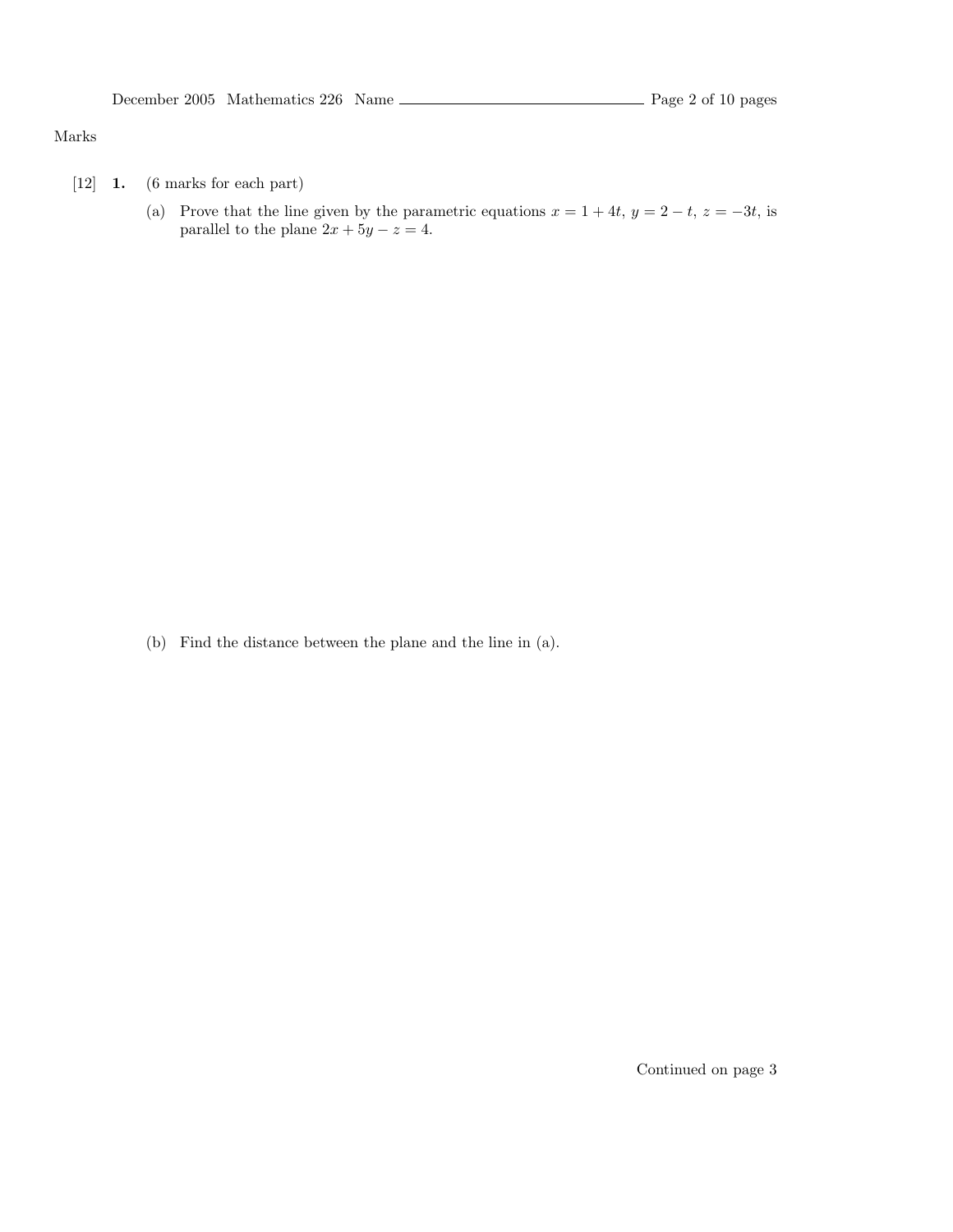[10] **2.** Find all points on the surface  $3x^2 - y^2 + 2z^2 = 1$  where the tangent plane is parallel to both of the vectors  $(2, 2, 1)$  and  $(4, 1, -5)$ .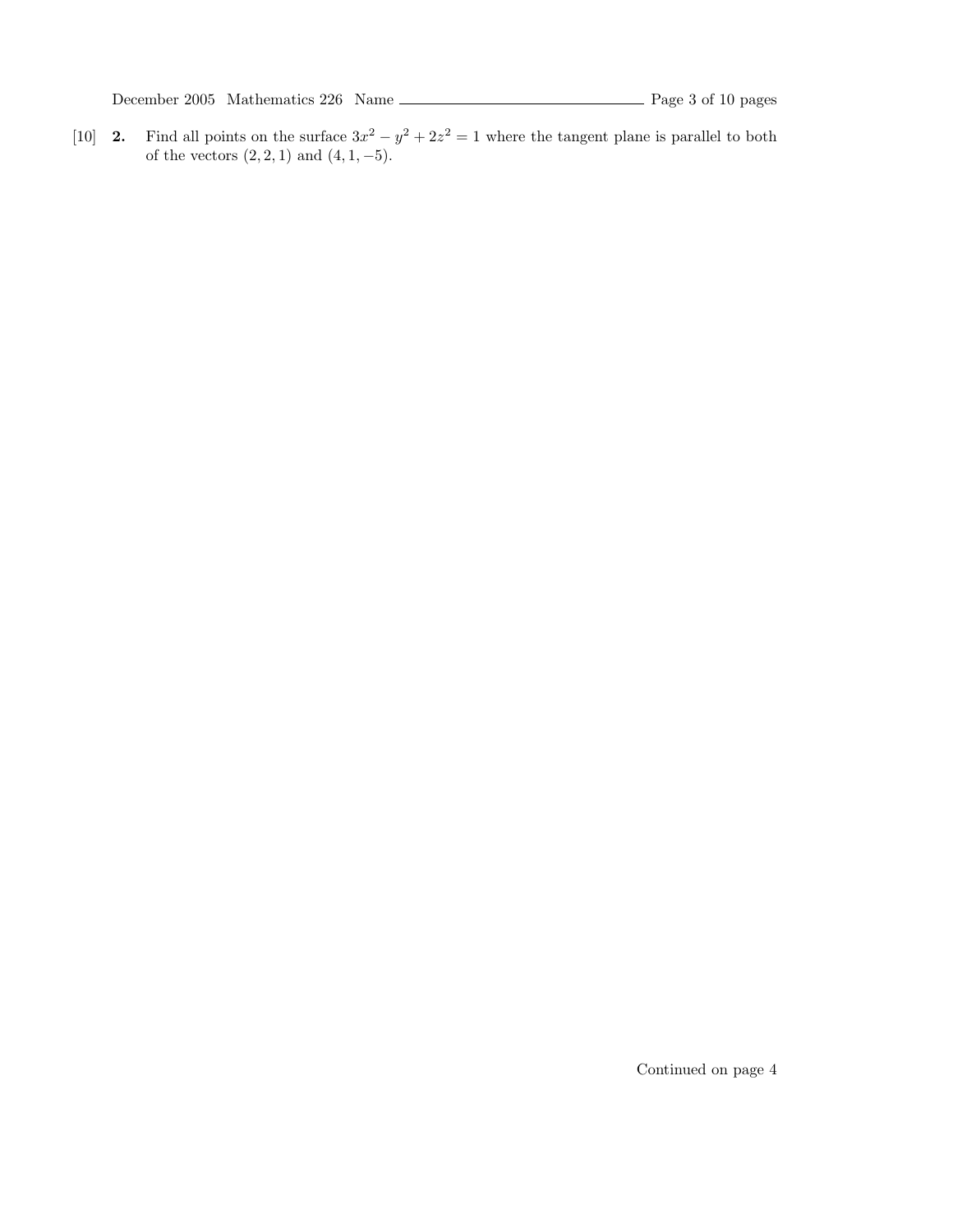### [10] 3.

(a) (6 marks) Find  $\frac{\partial z}{\partial x}$  and  $\frac{\partial z}{\partial y}$  at  $(x, y) = (1, 0)$ , if  $z = f(e^{x+2y}, \sin(xy), e^{x-y})$  and  $f: \mathbb{R}^3 \to$ **R** is a function of class  $C^1$  such that  $f(e, 0, e) = (1, 1, 2)$ .  $\nabla f(e, 0, e) = (3, -1, 2)$ . (Use the Chain Rule).

(b) (4 marks) If  $\mathbf{F}(x, y) = \begin{pmatrix} z \\ z \end{pmatrix}$  $z^2$ ), where z is as in (a), find  $D\mathbf{F}(1,0)$ .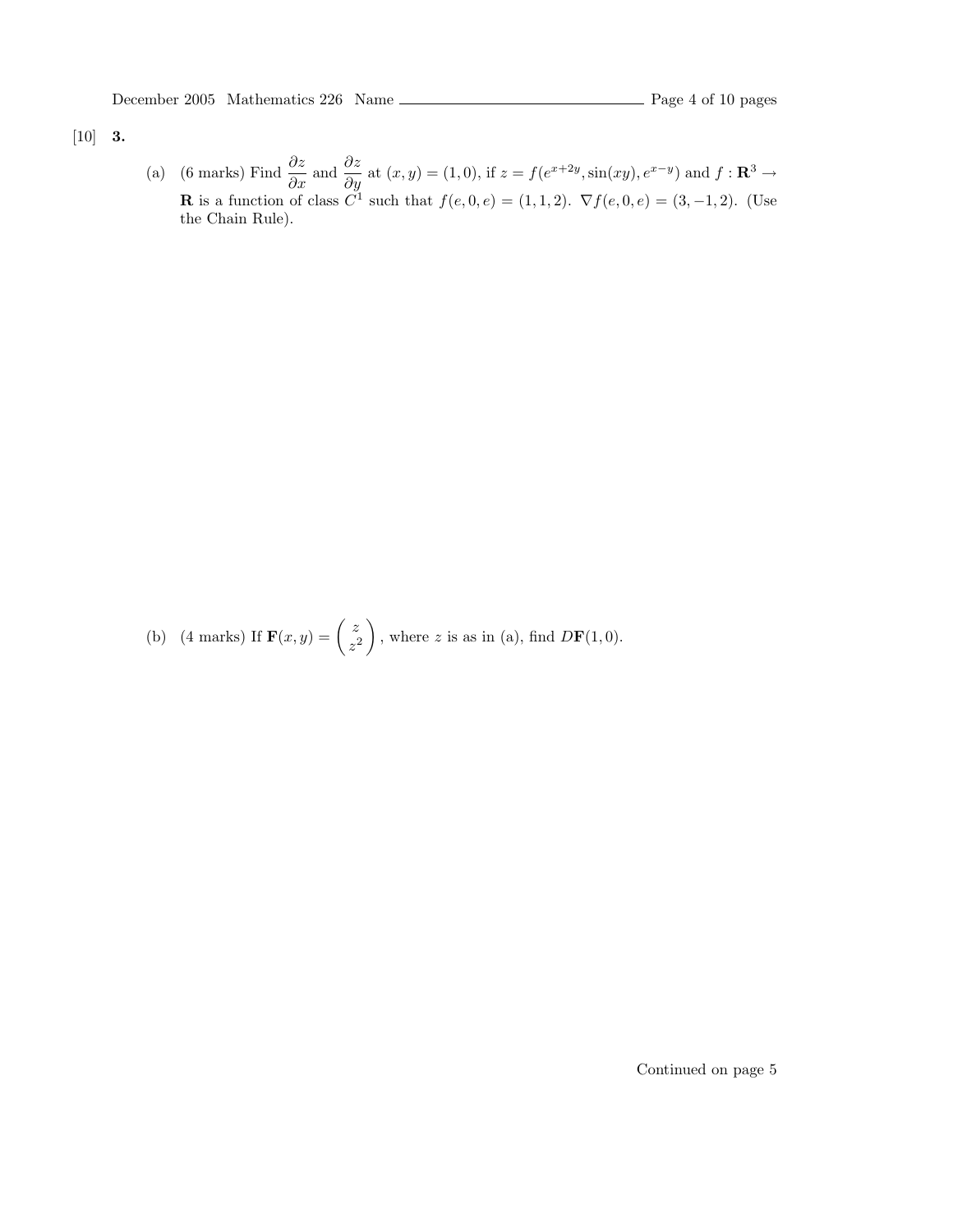# [13] 4.

(a) (10 marks) Find the local maximum and minimum values and saddle points of the function  $f(x, y) = x<sup>4</sup> + y<sup>4</sup> - 4xy + 6.$ 

(b) (3 marks) Does the function in (a) have a global maximum or minimum? Explain why or why not.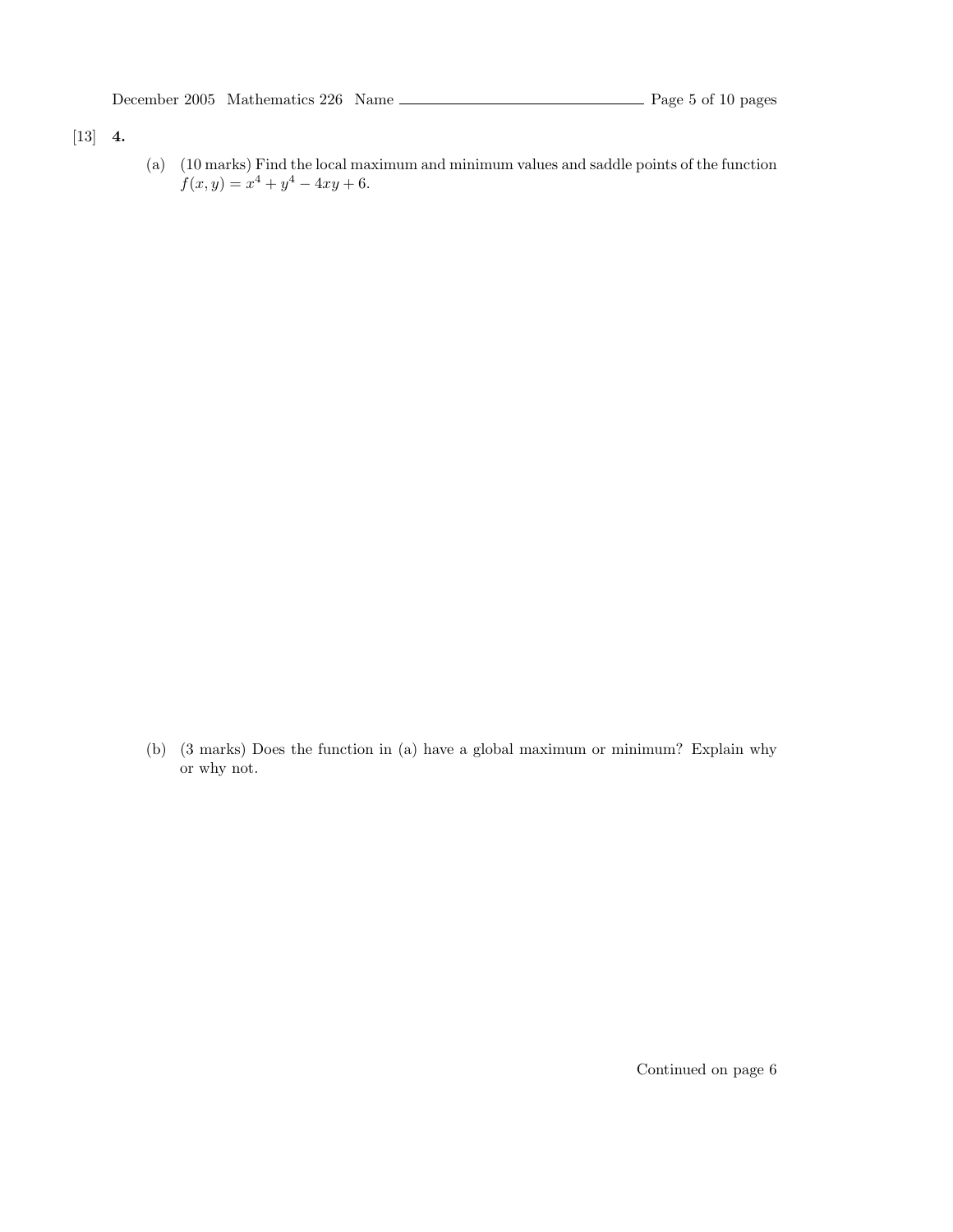December 2005 Mathematics 226 Name Rage 6 of 10 pages

[10] **5.** The plane  $x + 2y + z = 2$  intersects the paraboloid  $z = x^2 + y^2$  in an ellipse. Find the points on this ellipse which are nearest to and farthest from the origin.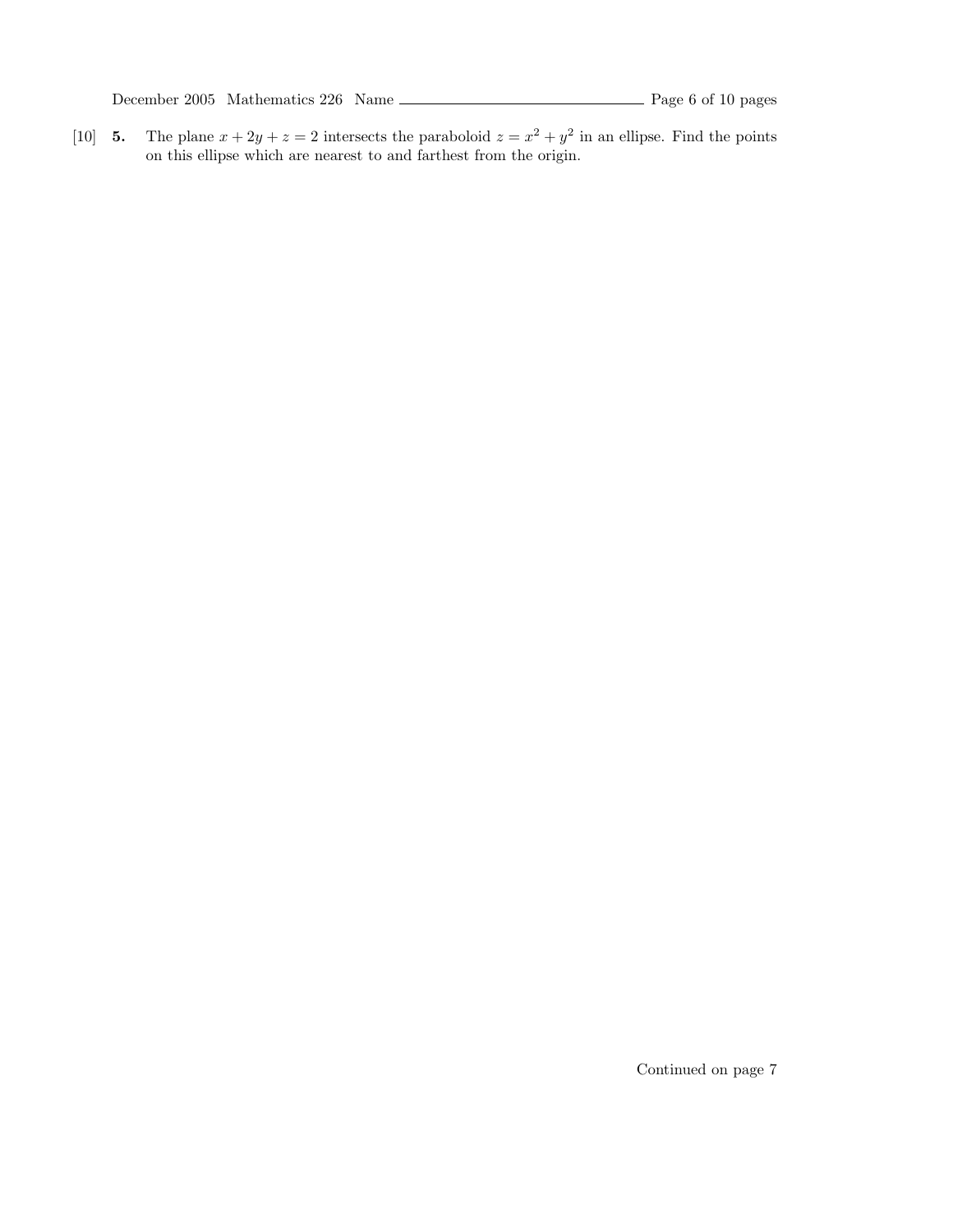[18] 6. In each part of this problem, provide a precise definition of the word or phrase in boldface. Let

$$
f(x,y) = \begin{cases} \frac{xy}{\sqrt{x^2 + y^2}}, & \text{if } (x,y) \neq (0,0), \\ 0, & \text{if } (x,y) = (0,0). \end{cases}
$$

(a) Prove that  $f$  is **continuous** at  $(0, 0)$ . (Hint: use polar coordinates.)

(b) If **u** is a unit vector, find the **directional derivative**  $D_{\mathbf{u}}f(0,0)$  directly from the definition.

(continued on next page)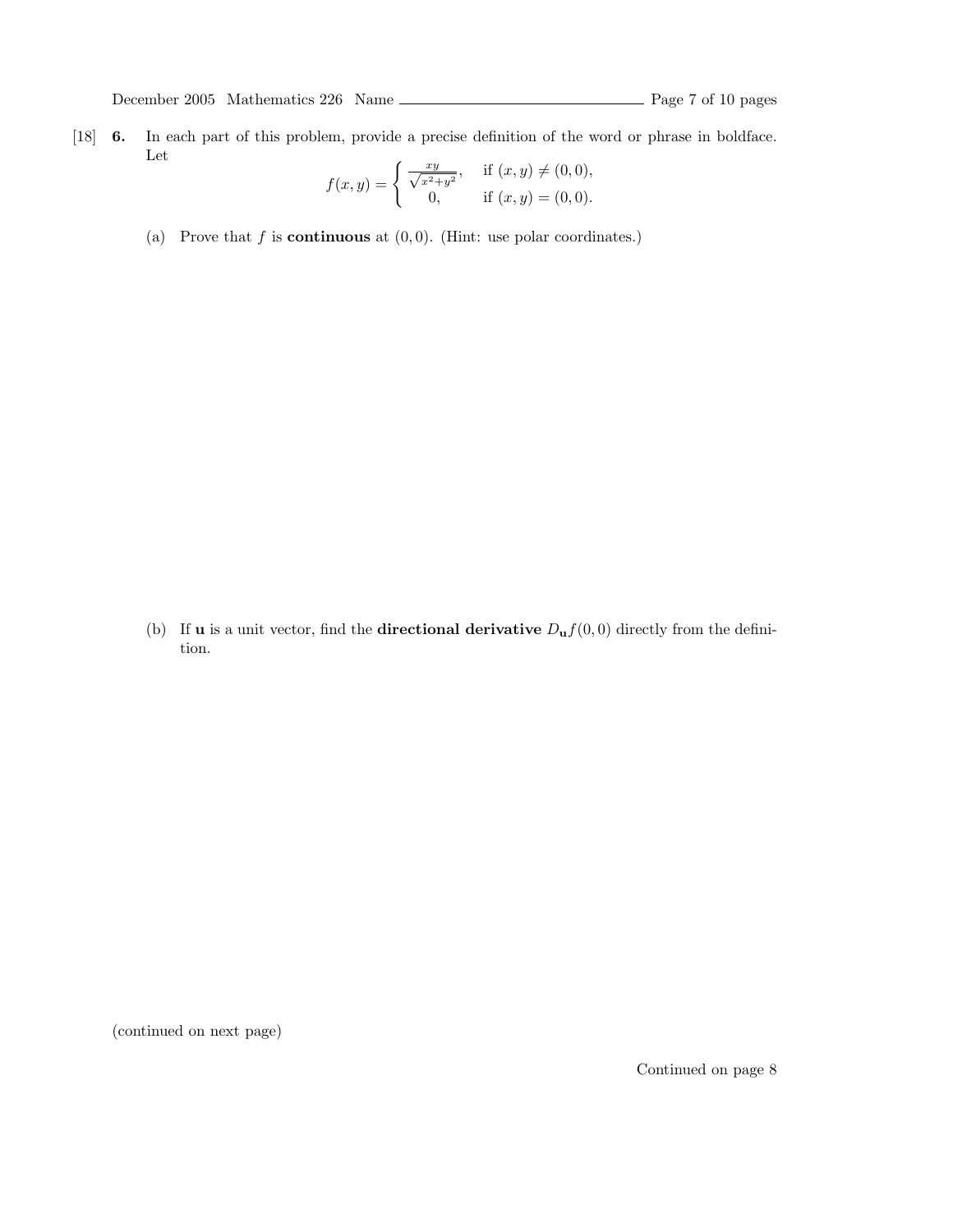(c) Is  $f$  differentiable at  $(0, 0)$ ? Explain why or why not.

[5] 7. Let  $f: \mathbf{R}^n \to \mathbf{R}$  be a function of class  $C^1$  such that

$$
f(t\mathbf{x}) = t^a f(\mathbf{x})
$$
 for all  $\mathbf{x} \in \mathbb{R}^n, t > 0$ 

for some fixed  $a \in \mathbf{R}$  (such functions are called *homogeneous of degree a*). Prove that

 $\mathbf{x} \cdot \nabla f(\mathbf{x}) = af(\mathbf{x}).$ 

(Hint: for fixed **x**, differentiate  $f(t**x**)$  with respect to t.)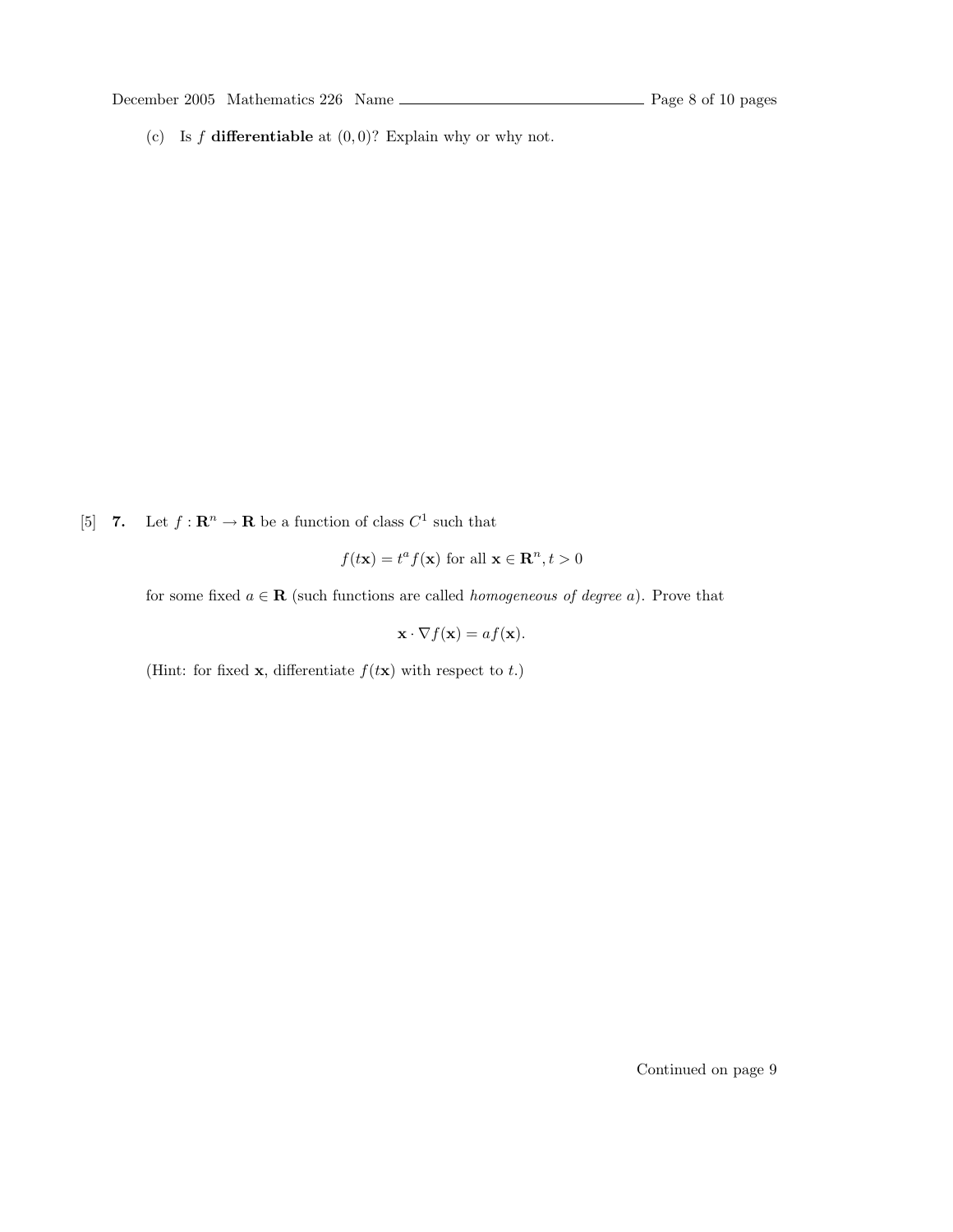- [12] 8. Evaluate the following integrals. (6 marks for each part)
	- (a)  $\int$ D xdA, if D is the region bounded by the parabola  $y^2 - x - 5 = 0$  and the line  $x + 2y = 3$ . (Hint: pay attention to the choice of the order of integration.)

(a)  $\int_1^1$ 0  $\int_0^1$  $x^2$  $x^3 \sin(y^3) dy dx$ . (Hint: reverse the order of integration.)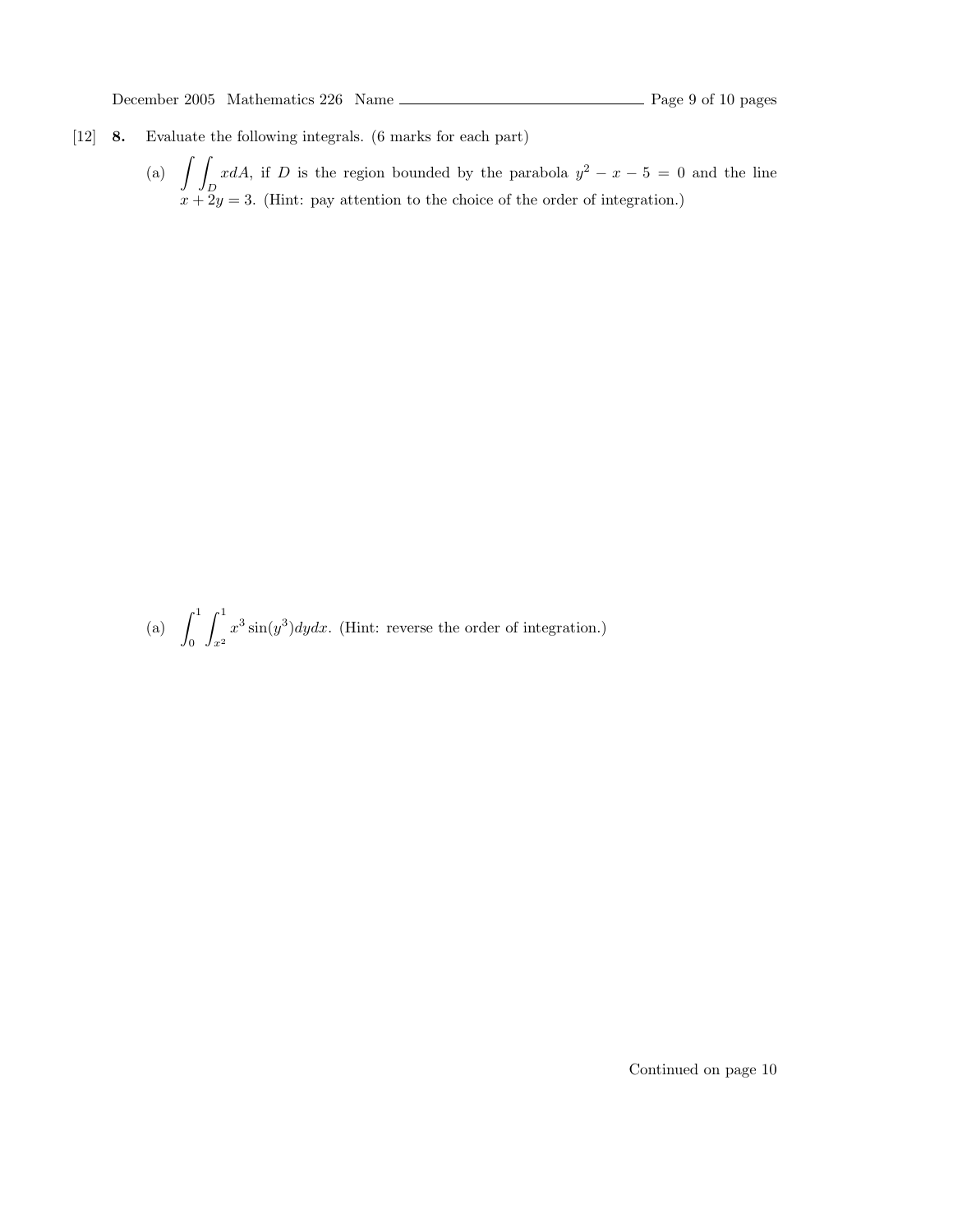[10] **9.** (5 marks for each part) Let R be the solid region in  $\mathbb{R}^3$  bounded by the planes  $x = 0$ ,  $y = 0$ ,  $y = 4 - x$ , and the surface  $z = 4 - x^2$ . Write  $\int \int$ R  $f(x, y, z)dV$  as an iterated integrals where the order of integration is as indicated below (i.e. find the limits of integration):

(a)  $\int \int \int f(x, y, z) dz dy dx$ 

(b)  $\int \int \int f(x, y, z) dy dx dz$ 

The End